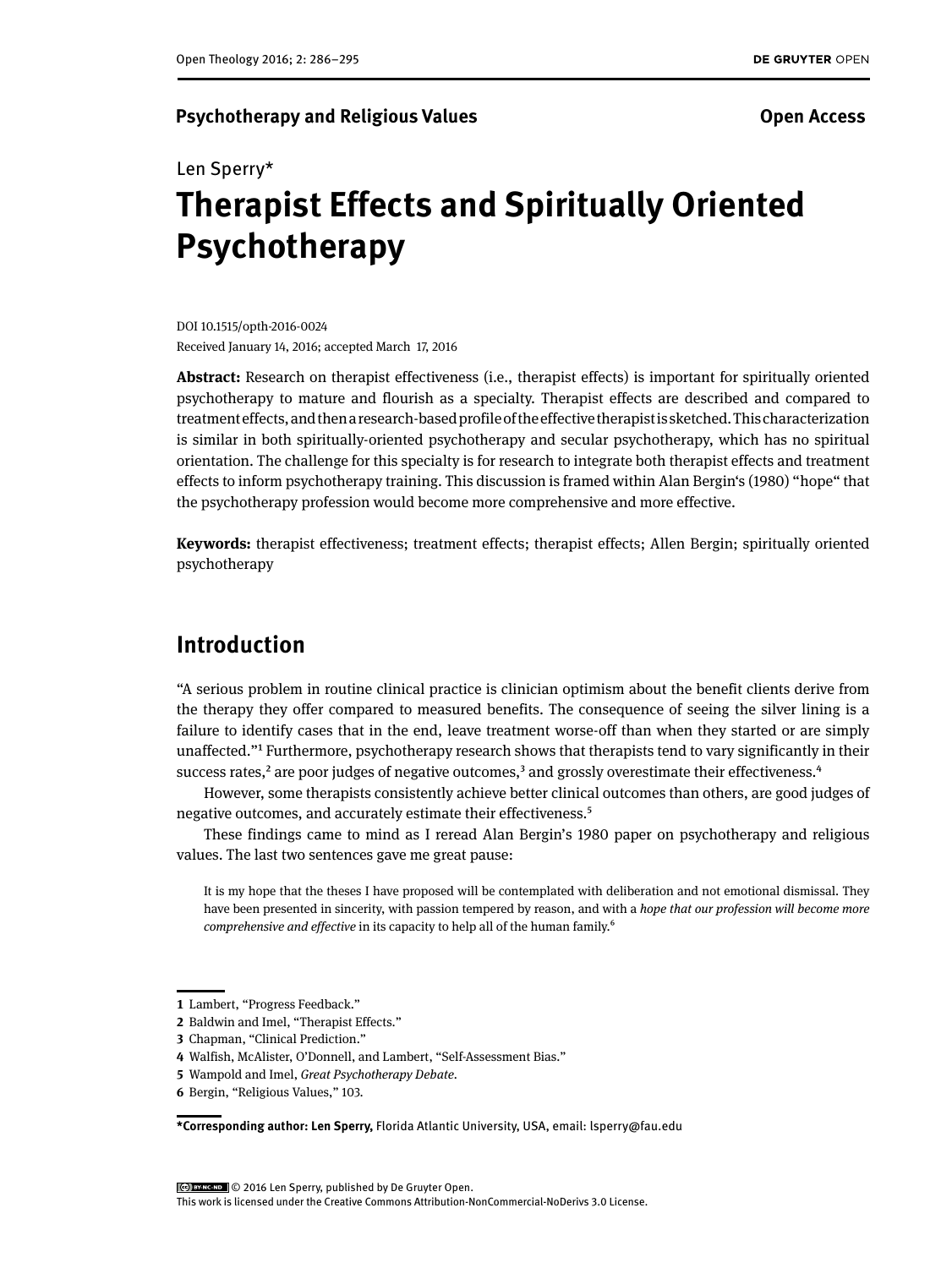I wondered about the values of those therapists who were not only ineffective—and possibly harmful but who grossly overestimated their effectiveness, in contrast to the values of their counterparts who were more effective in their practice and accurate in evaluating their effectiveness. I also wondered about Bergin's "hope" and his response to *therapist effects* research,<sup>7</sup> the designation that includes clinician expertise, highly effective therapy, and master therapists.<sup>8</sup>

Research on therapist effects stands in contrast to research focused on *treatment effects*—results of specific interventions and treatments. Unfortunately, current treatment effects research virtually ignores the influence of therapist effects. This emphasis is problematic since research indicates that treatment effects account for considerably less variance of clinical outcomes than do therapist effects.9 Despite this emphasis, a researchbased profile of the highly effective therapist and indications of clinician expertise are beginning to emerge.

What are the implications, if any, of these findings for spiritually oriented psychotherapy? This article begins to addresses the question. It begins with a discussion of recent developments in the theory, research, and practice of psychotherapy, emphasizing the status of treatment effects and therapist effects. It then sketches a research-based profile of the effective therapist: the therapist who demonstrates high levels of clinician expertise. Presumably, these characteristics will be similar in both spiritually oriented psychotherapy and what we will refer to as *conventional* psychotherapy (which has no spiritual orientation). The last section describes the current status of therapist effects in spiritually oriented psychotherapy and the challenge for this specialized form of psychotherapy practice. Finally, it offers a brief reflection on Bergin's "hope" and on psychotherapist values.

# **Developments in Psychotherapy Theory, Research and Practice**

Several changes and developments have recently occurred in the theory, research, and practice of psychotherapy. Similar changes have occurred and will continue to occur, in spiritually oriented psychotherapy. A review of these developments in conventional psychotherapy is useful in appreciating changes and the current status of spiritually oriented psychotherapy. This section summarizes key points from the second edition of *Spiritually Oriented Psychotherapy.*10

Major changes have occurred in the theory, research, and practice of psychotherapy in the past two decades. Of particular note is that psychotherapy has become more focused, effective, and accountable. In 2001 *evidence-based practice* was defined by the Institute of Medicine as "the integration of best research evidence with clinical expertise and patient values."11 In 2005 The American Psychological Association adopted the designation of evidence-based practice as the basis of practice-oriented psychology. Evidencebased practice explicitly considers client values and clinical expertise to be as important in clinical decision making as treatment interventions. Accordingly, competent and well informed therapists would choose evidenced-based interventions that best match their client's diagnoses, needs, and preferences; develop an effective therapeutic alliance; and achieve and monitor clinical outcomes.12 This section reviews five important factors that reflect current theory, research, and practice in psychotherapy.

### **Clinical Outcomes**

While psychotherapeutic processes are still considered important, the accountability and the evidence-based practice movements have elevated clinical outcomes as a necessity for effective psychotherapy practice.<sup>13</sup> Clinical outcomes are the effects or endpoints of specific interventions or therapeutic processes. Outcomes

**<sup>7</sup>** Baldwin and Imel, "Therapist Effects."

**<sup>8</sup>** Sperry and Carlson, "How Master Therapists Work."

**<sup>9</sup>** Wampold and Imel, *Great Psychotherapy Debate*.

**<sup>10</sup>** Sperry, *Spirutually Oriented Psychotherapy*.

**<sup>11</sup>** Institute of Medicine, *Quality Chasm,* 147.

**<sup>12</sup>** DeLeon, "Remembering our Fundamental Societal Mission."

**<sup>13</sup>** Sperry and Carlson, *Master Therapists.*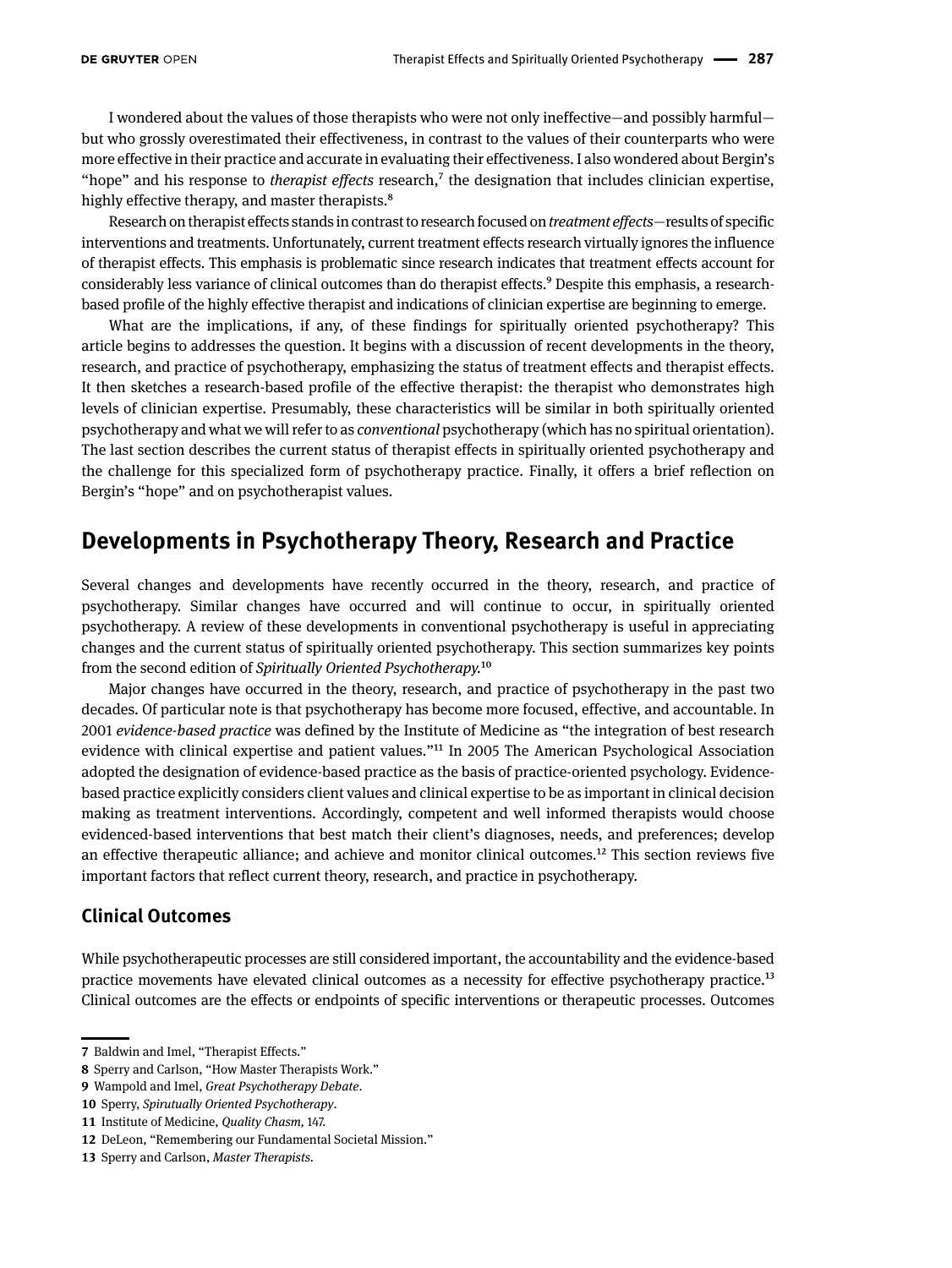can be assessed in a pre- post-treatment fashion or monitored in every session.14 Better outcomes are reported for ongoing monitoring than for either pre-post assessment or no formal assessment of outcomes.15

### **Treatment Effects**

*Empirically supported treatments* (EST) are interventions with empirical research supporting their effectiveness.16 In 1995 an APA task force was formed to address empirical support for treatments in psychotherapy; both "well-established treatments" and "probably efficacious treatments"17 were identified by this group. The EST movement has significantly impacted psychotherapy practice. Of particular note is that it gave third party payers leverage in controlling costs by restricting the practice of psychologicallyoriented health care and strongly encouraging the use of ESTs. As a result, ESTs are viewed by some as the standard of care in psychotherapy practice. This is problematic since it is based on the assumption is that providing ESTs is the necessary and sufficient condition for a positive therapeutic outcome.

### **Therapeutic Alliance**

In 1999 the APA Task Force on Empirically Supported Therapy Relationships (ESR) was formed in reaction to the impact of the EST task force. The ESR task force emphasized the therapy relationship, considering it the single most important predictor and effector of treatment outcomes.18 Considerable research was cited to support this position. For example, Lambert<sup>19</sup> reported that specific techniques—treatment effects that were the focus of the EST task force report—accounted for only 15% of the variance in treatment outcomes, while the therapeutic relationship accounted for 30% of the variance. Considerable debate followed the ESR task force report, and it became increasingly clear that an either-or stance—ESTs vs. ESRs—was untenable. Instead, there was increasing acceptance that both influence treatment outcomes.

### **Client Factors**

The "both-and" stance was soon found to be shortsighted. A subsequent meta-analysis of the elements accounting for psychotherapy change<sup>20</sup> and found that the greatest change  $(40%)$  was due to extratherapeutic factors, also referred to as *client resources* or *client*, a finding essentially the same as previously reported by Lambert<sup>21</sup>. The client factor includes several elements such as motivation for change, capacity for interpersonal relating, access to psychotherapy, and social support system.

### **Therapist Effects**

As useful as the Lambert research<sup>22</sup> has been in understanding the elements contributing to psychotherapy outcomes, there was no role apparent for the therapist. It has long been observed that some therapists are much more effective than others, which is reflected in terms like *master therapist* and *supershrink* to indicate the expertise of such therapists.

The shift from "reimbursement for services" to "reimbursement for outcomes," also known as "pay for performance," reveals that psychotherapists are increasingly expected to provide treatment that is evidence-based, effective, and cost-effective.

**<sup>14</sup>** Sperry, Brill, Howard and Grissom, *Treatment Outcomes*.

**<sup>15</sup>** Lambert, Whipple, Hawkins, Vermeersch, Nielsen, and Smart, "Is It Time."

**<sup>16</sup>** Reed, McLauglin, and Newman, "APA Policy in Context."

**<sup>17</sup>** APA Division of Clinical Psychology, "Training and Dissemination."

**<sup>18</sup>** Norcross, "Empirically Supported Therapy Relationship."

**<sup>19</sup>** Lambert, "Psychotherapy Outcome Research."

**<sup>20</sup>** Lambert and Barley, "Research Summary."

**<sup>21</sup>** Lambert, "Psychotherapy Outcome Research."

**<sup>22</sup>** Lambert, "Psychotherapy Outcome Research"; Lambert and Barley, "Research Summary."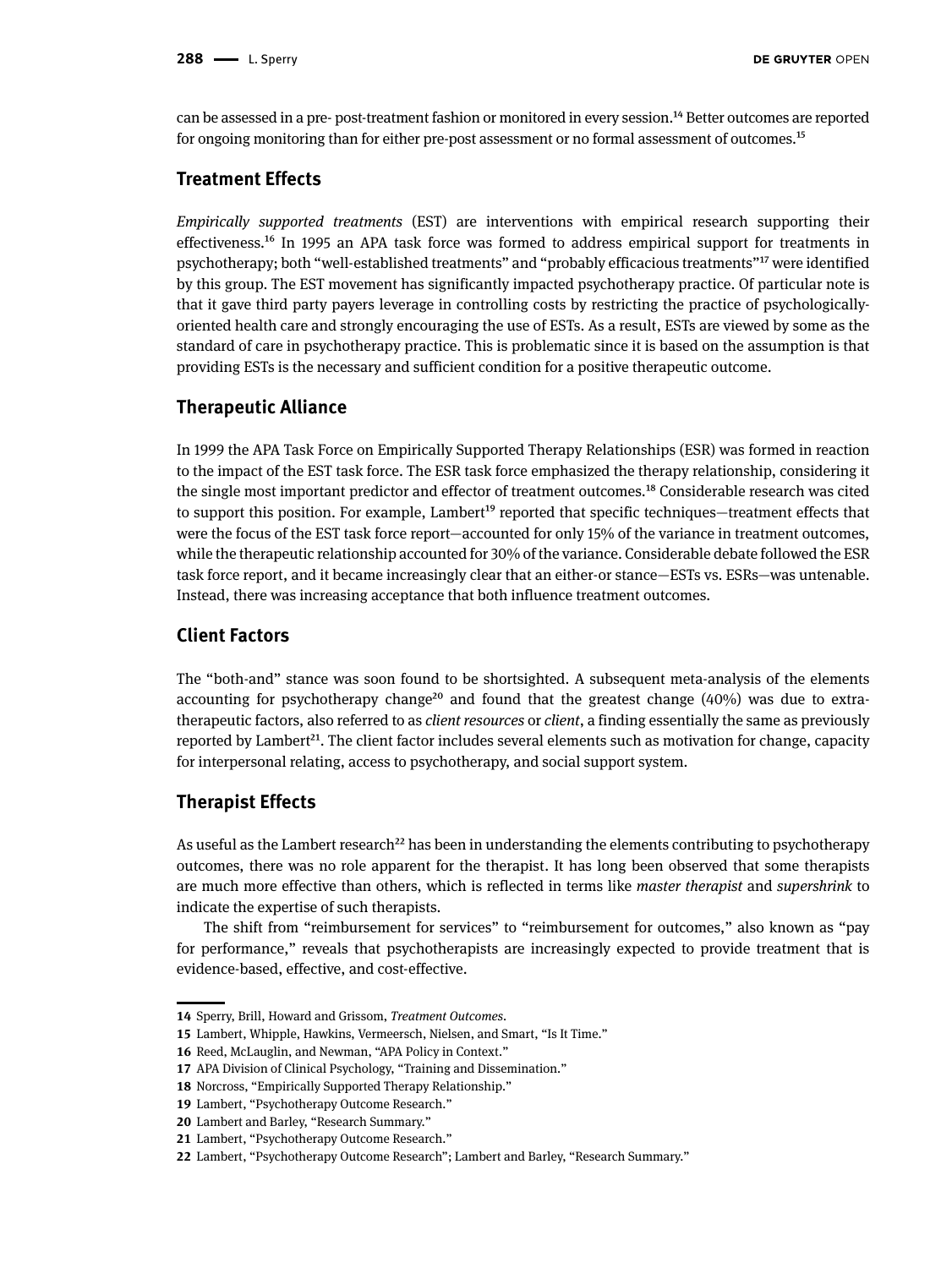Baldwin and Imel<sup>23</sup> defined therapist effect as the effect of a given therapist for a client's treatment outcome when compared to the outcomes of another therapist. This effect is identified when a therapist consistently achieves better outcomes with clients than other therapists, regardless of the nature of the patients or the treatment delivered. In the language of research, therapist effect represents the amount of variance attributable to who the therapist is rather than to treatment effect.

In the 1990s the therapist effect was described as a "nuisance variable," as the "neglected variable" in psychotherapy research. It has only been in the last decade that research on the therapist effect has been recognized to the extent that some researchers now conclude that the "essence of therapy is embodied in the therapist."24 Although some early studies found that the impact of therapist effect on treatment outcomes was negligible, today "the preponderance of the evidence indicates that there are important therapist effects (in the range of 3 percent to 7 percent of the variability in outcomes) accounted for by therapists."<sup>25</sup> Of surprise to many, "therapist effects generally exceed treatment effects, which at most account for one percent of the variability in outcomes."26

# **Profile of the Effective Therapist**

So what characterizes effective therapists? Until recently, there was little convincing evidence to answer this question, but that deficit has changed in the past few years. Wampold<sup>27</sup> has described 14 such characteristics or factors based on the best available evidence. This section offers a brief description of what Wampold<sup>28</sup> calls "qualities and actions of effective therapists." Those referred to as *direct factors* are directly observable in therapeutic encounters; in contrast, *indirect factors* influence the therapist (i.e., deliberate practice) but are not directly observable.

# **Direct Factors**

A portrait of the highly effective therapist will include many of the following factors.29 It should be noted that different therapists delivering different treatments in different contexts are likely to emphasize some of these factors more than others.

#### **1. Demonstrates highly developed interpersonal skills**

Effective therapists can express themselves easily and effectively. They are astute at sensing what their clients are thinking and feeling. They are warm and accepting: showing empathy, appropriate affect, and a focus on others.30

### **2. Engenders trustworthiness and understanding**

Effective therapists engender the belief that they are helpful because they communicate both verbally and non-verbally that clients can trust them. In the first moments of contact, clients are very sensitive to cues of acceptance, understanding, and expertise.<sup>31</sup>

**<sup>23</sup>** Baldwin and Imel, "Therapist Effects."

**<sup>24</sup>** Wampold and Imel, *Great Psychotherapy Debate,*176.

**<sup>25</sup>** Ibid.

**<sup>26</sup>** Ibid.

**<sup>27</sup>** Wampold, *Qualities and Actions.*

**<sup>28</sup>** Ibid.

**<sup>29</sup>** Wampold, *Qualities and Actions*; Wampold and Imel, *Great Psychotherapy Debate.*

**<sup>30</sup>** Anderson, Ogles, Patterson, Lambert, and Vermeersch, "Therapist Effects."

**<sup>31</sup>** Baldwin, Wampold, and Imel, "Untangling the Alliance-Outcome Correlation."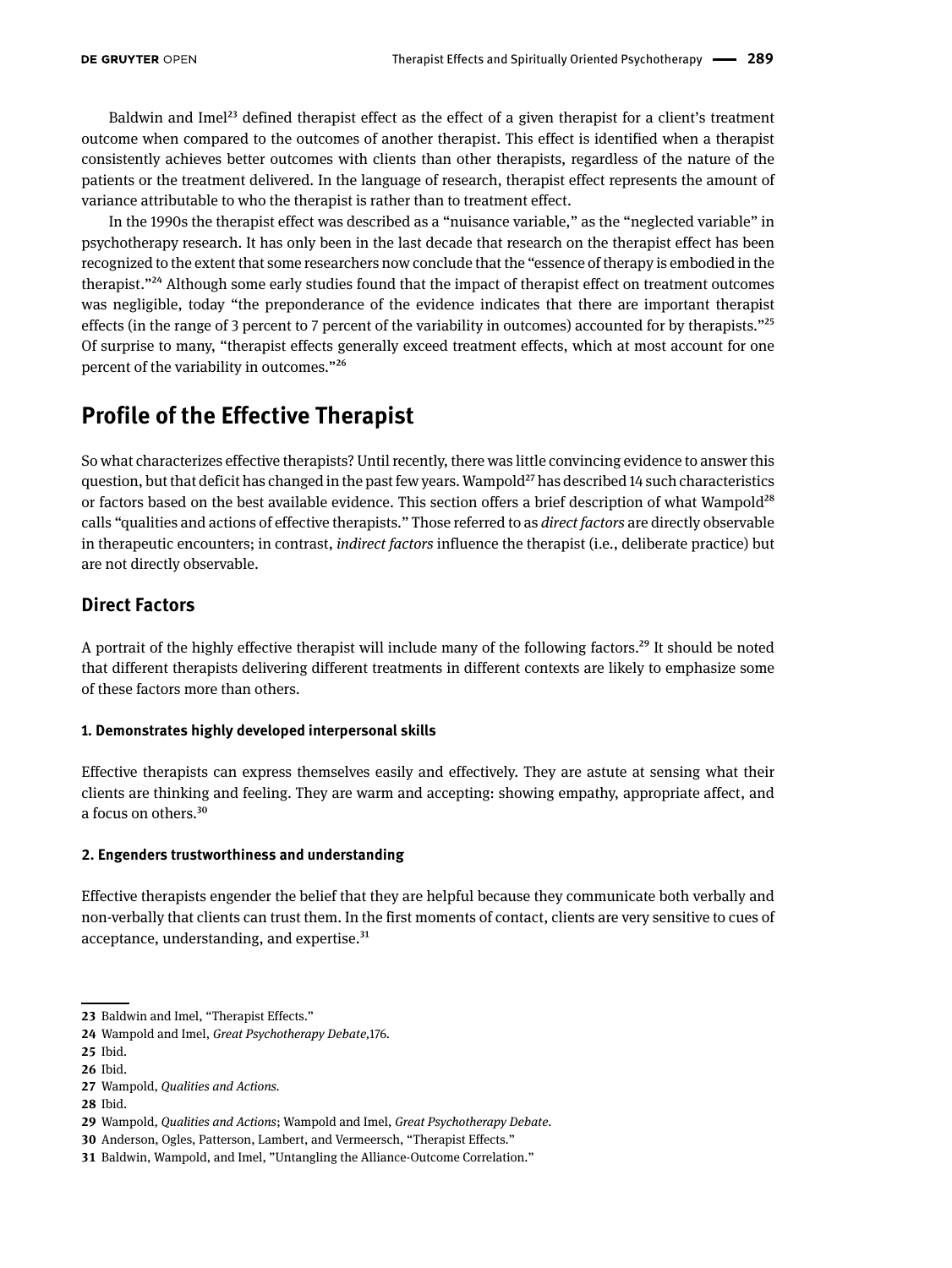#### **3. Demonstrates the capacity to form a therapeutic alliance with a broad range of clients**

Effective therapists work collaboratively to form the therapeutic bond, including agreement about the goals and tasks of therapy. These therapists build on the client's initial trust and belief in the therapist's expertise to establish a solid alliance early in therapy.<sup>32</sup>

#### **4. Provides a meaningful and compelling explanation of clients' presenting concerns**

Effective therapists provide a compelling explanation or case conceptualization for the client's distress. Clients want to know why they're experiencing their symptoms or conflicts, even if this isn't their first time in therapy. A compelling explanation, particularly of the client's maladaptive pattern, typically induces the expectation that the individual can overcome the difficulties. It also fosters the client's willingness to commit to and collaborate in the therapeutic process.<sup>33</sup>

#### **5. Develops a treatment plan that is consistent with the case conceptualization**

Effective therapists provide a treatment plan that is consistent with the explanation of presenting concerns. To the extent to which the client understands and accepts the explanation, the treatment plan will make sense and the client's adherence to the plan will increase. The therapist can then collaborate with the client to effect positive change.<sup>34</sup>

#### **6. Is persuasive and convincing in presenting the explanation and the treatment plan**

The effective therapist presents the case conceptualization and the treatment plan in a way that convinces the client that the explanation is correct and that commitment to the planned treatment will be beneficial. This process leads to client hopefulness, increased expectancy for mastery, enhanced therapeutic alliance, and positive change.<sup>35</sup>

#### **7. Monitors client progress continually**

The effective therapist continually monitors client progress using outcome measures or checking in with the client regularly. The rationale for this monitoring is that the therapist truly wants to know how the client is doing, and the effective therapist integrates the finding of progress into subsequent treatment, while attentive to evidence that progress is slowing or deteriorating.36

#### **8. Adjusts therapy when there is resistance or inadequate progress**

The effective therapist is flexible in responding to inadequate progress. The client may not have accepted the explanation and treatment plan or may not be making adequate progress because of the nature or severity of the presenting concern. Effective therapists are sensitive to verbal and nonverbal cues that the client is resisting the explanation or the treatment, and they monitor progress using outcome instruments. They modify treatment according to indicated need, even if it means using adjunctive treatments like medication or referral to another provider.<sup>37</sup>

**<sup>32</sup>** Ibid.

**<sup>33</sup>** Sperry and Sperry*, Case Conceptualization;* Wampold, *Qualities and Actions.* 

**<sup>34</sup>** Sperry and Sperry, *Case Conceptualization*.

**<sup>35</sup>** Wampold, *Qualities and Actions*.

**<sup>36</sup>** Lambert, Harmon, Slade, Whipple, and Hawkins, "Providing Feedback."

**<sup>37</sup>** Wampold, *Qualities and Actions.*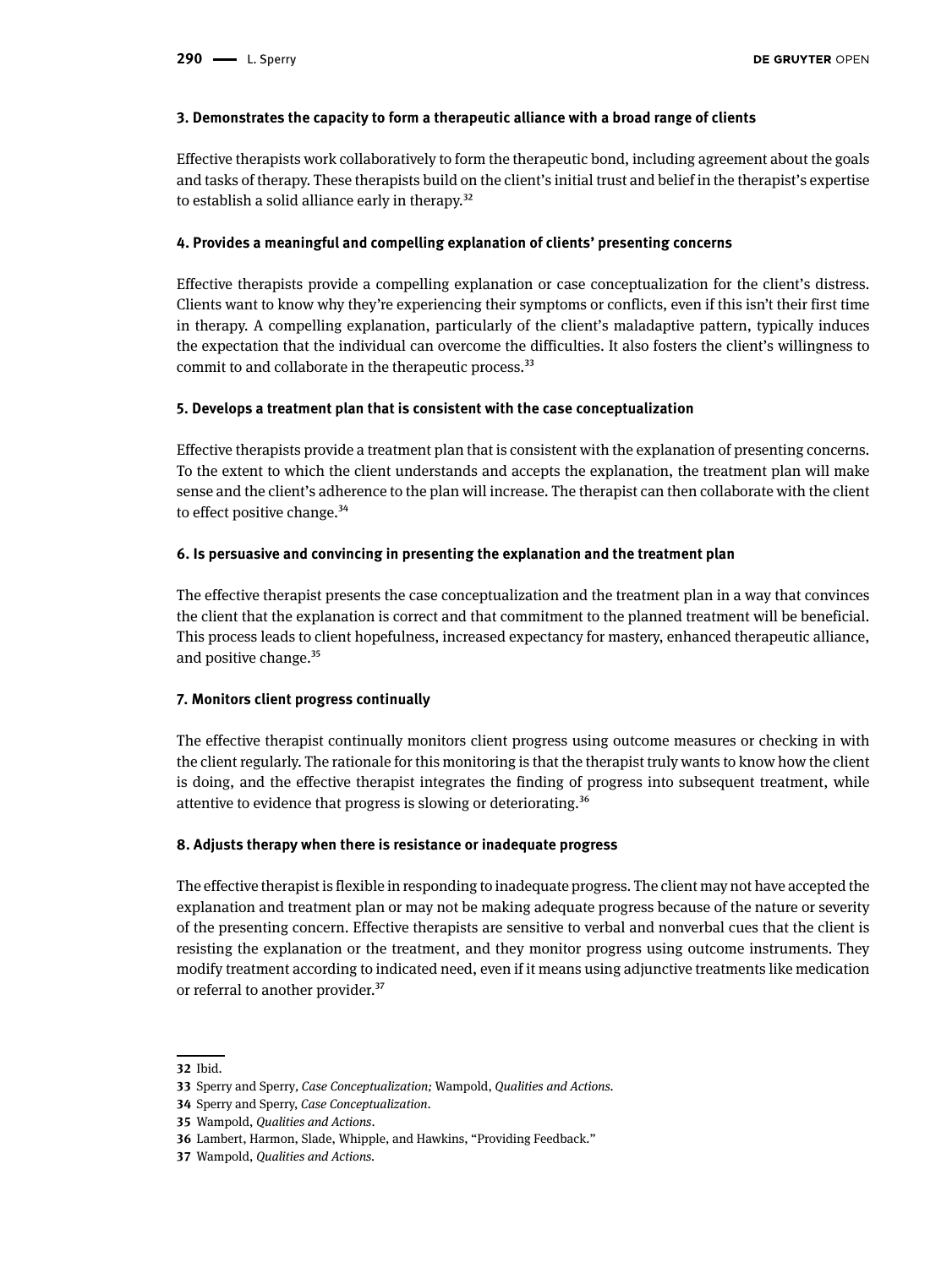### **9. Deals with difficult material in therapy and uses such difficulties therapeutically**

The effective therapist does not avoid difficult material in therapy, but rather facilitates a discussion of the difficult material and the client's underlying maladaptive pattern. Such discussions are typically emotional, but effective therapists are comfortable with interactions with strong affect. When the difficult material involves a strain in the therapeutic alliance, the effective therapist works to repair the damage.<sup>38</sup>

#### **10. Communicates hope and optimism**

The effective therapist fosters hope and optimism. While this is relatively easy for clients who are making adequate therapeutic progress, therapists may find it more challenging for those who experience relapses, inconsistent progress, or other difficulties. Effective therapists acknowledge these issues but continue to maintain hope that the client will eventually achieve realistic goals. Accordingly, effective therapists mobilize clients' strengths and resources to create a sense of mastery.<sup>39</sup>

#### **11. Demonstrates awareness of clients' characteristics and context**

Effective therapists are aware of the client's culture, race, ethnicity, spirituality, sexual orientation, age, physical health, and motivation for change, as well as context, particularly available resources such as family and support networks and concurrent services. Accordingly, the effective therapist works to coordinate care with other psychological, psychiatric, physical, or social services.<sup>40</sup>

#### **12. Demonstrates awareness of his or her own psychological issues**

Effective therapists demonstrate self-insight with regard to their own psychological issues and do not inject this material into the therapy process unless such actions are deliberate and therapeutic. These therapists are particularly aware of their countertransference and impact on the client.<sup>41</sup>

### **13. Demonstrates awareness of the best research evidence**

Effective therapists are aware of the best research evidence related to their particular clients with regard to diagnosis, maladaptive pattern, treatment issues, and context. Of particular importance is understanding the biopsychosocial bases of the disorder or concern experienced by the client.<sup>42</sup>

### **14. Seeks to continually improve his or her well-being and professional performance**

Effective therapists not only achieve expected or more than expected progress with their clients, but also seek continually to improve their personal well-being and professional performance. As feedback on client progress is critical to a therapist's professional improvement, emphasis on self-care and personal growth is essential to his or her improved well-being.<sup>43</sup>

**<sup>38</sup>** Ibid.

**<sup>39</sup>** Norcross, *Psychotherapy Relationships*; Wampold and Imel, *Great Psychotherapy Debate.*

**<sup>40</sup>** Wampold and Imel, *Great Psychotherapy Debate.*

**<sup>41</sup>** Wampold, *Qualities and Actions.*

**<sup>42</sup>** Wampold*, Qualities and Actions;* Wampold and Imel, *Great Psychotherapy Debate.*

**<sup>43</sup>** Wampold and Imel, *Great Psychotherapy Debate.*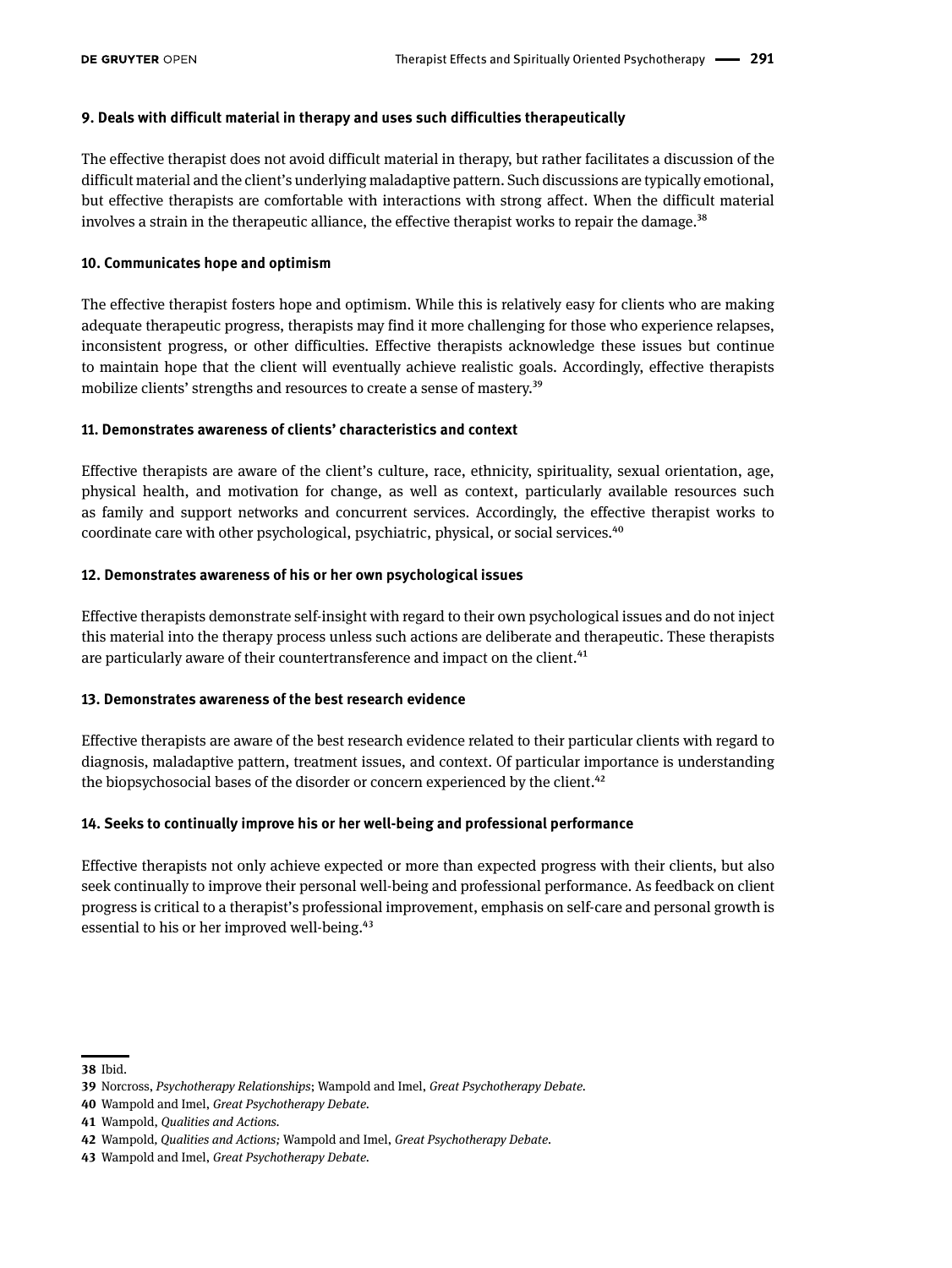# **Indirect Factors**

At least four indirect factors characterize a highly effective therapist: mindfulness, deliberate practice, and self-care. Unlike actions in therapy, these factors primarily reflect life outside of therapy and are as much dispositional and attitudinal as they are skill based.

### **1. Practices the skill and disposition of mindfulness**

Mindfulness is both a skill and a disposition that allows individuals to be less reactive to what is happening in the moment.<sup>44</sup> It is a way of relating to all experience—positive or negative—in ways that reduce one's overall level of suffering and increase one's sense of well-being.45 Mindfulness is a valuable indirect factor that contributes to effectiveness in therapeutic intervention. It has been suggested that therapists who regularly engage in mindfulness are likely to be better attuned to their clients and have better treatment outcomes than those who do not practice it.46 My experience supervising master's and doctoral level trainees supports this notion. Research has borne this out in practitioners as well.<sup>47</sup>

### **2. Engages in deliberate practice**

Deliberate practice is the intentional effort to achieve a level of expertise that is just beyond an individual's level of proficiency.48 It involves setting a stretch goal for performance, using specific interventions to master a specified task, seeking and using feedback, and engaging in self-reflection to optimize performance and increase expertise. With regard to psychotherapy, deliberate practice refers to the amount of time spent outside of therapy sessions aimed at improving clinical work with clients. Such activities include discussing case conceptualization with a mentor or supervisor and reflecting on past or future sessions. Recent research has found that highly effective therapists engage in more deliberate practice efforts than less effective therapists.49 This study found that highly effective therapists spent nearly triple the amount of time per week (7.39 hours) on such specific practice activities as less effective therapists (2.63 hours).<sup>50</sup>

### **3. Maintains appropriate self-care**

Highly effective therapists are also characterized by the attitude and disposition of self-care and the skills associated with it.51 In terms of therapist skill sets, while deliberate practice focuses on increasing professional therapeutic skills and competencies, this factor emphasizes personal growth skills. The case has been made that science and practice demand that psychotherapists pursue self-care; some have argued that self-care is also an ethical imperative.<sup>52</sup> Accordingly, the APA ethics code includes provisions about the need for self-care.

### **4. Reflects Soulfulness**

Similar to but distinct from mindfulness is soulfulness. Cloninger<sup>53</sup> describes soulfulness as the highest stage of self-awareness. It directs the individual's attention and provides the frame that organizes one's expectations, attitudes, and interpretation of events.

**<sup>44</sup>** Ibid.

**<sup>45</sup>** Shapiro, Oman, Thoresen, Plante, and Flinders, "Cultivating Mindfulness."

**<sup>46</sup>** Bruce, Manber, Shapiro, and Constantino, "Psychotherapist Mindfulness."

**<sup>47</sup>** Grepmair, Mitterlehner, Loew, Bachler, Rother, and Nickel. "Promoting Mindfulness."

**<sup>48</sup>** Sperry and Carlson, *How Master Therapists Work.*

**<sup>49</sup>** Chow, Miller, Seidel, Kane, Thornton, and Andrews, "Role of Deliberate Practice."

**<sup>50</sup>** Ibid.

**<sup>51</sup>** Sperry and Carlson, *How Master Therapists Work*.

**<sup>52</sup>** Norcross and Guy, *Leaving It at the Office.*

**<sup>53</sup>** Cloninger, *The Science of Well-Being.*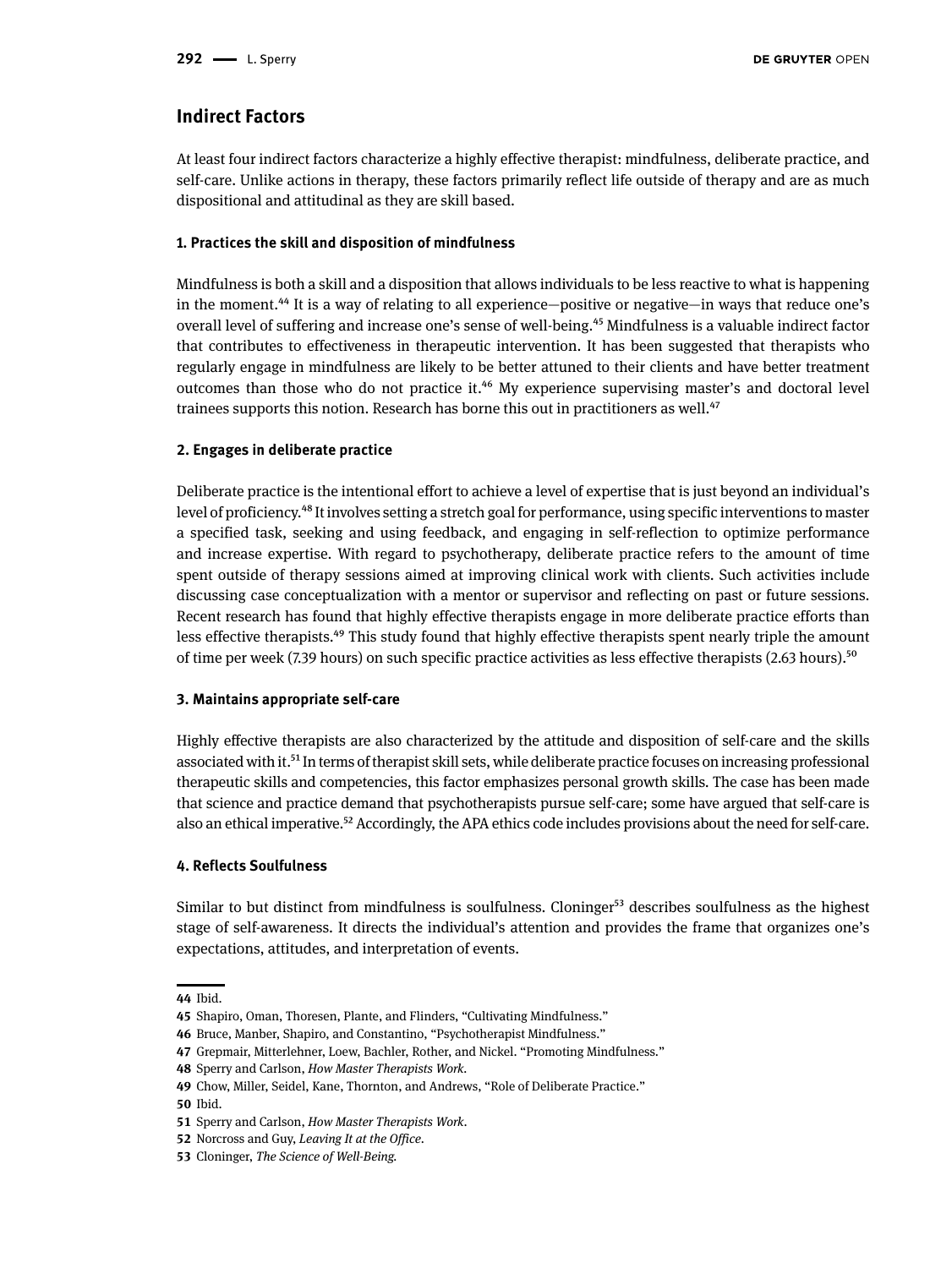# Direct awareness of our outlook allows the enlarging of consciousness by accessing previously unconscious material, thereby letting go of wishful thinking and the impartial questioning of basic assumptions and core beliefs about life, such as 'I am helpless,' 'I am unlovable,' or 'faith is an illusion.'"54

This quality is described as *soulful* because of its awareness of hope, compassion, and reverence. Another name for it is *contemplation*. Cloninger<sup>55</sup> notes that soulfulness represents a higher level of awareness than mindfulness. Therapists who exhibit soulfulness come across as calm, centered, wise, creative, and loving.

# **Therapist Effects in Spirituality Oriented Psychotherapy**

Based on the research reviewed here, therapist effect does make a difference in conventional psychotherapy. Presumably it also makes a difference in spiritually oriented psychotherapy. But unfortunately relatively little has been written—and even less research has been reported—about therapist effects in spiritually oriented psychotherapy<sup>56</sup> and Christian accommodative therapy. While one chapter in a book on Christian counseling and psychotherapy included "Therapist Factors" in its title, the focus was almost entirely on the therapeutic alliance.57 Much of the research and writing in this specialty has focused on religious and spiritually oriented treatments (i.e., treatment effects). In many respects, spiritually oriented psychotherapy is at least a decade behind in therapist effect research.

# **Research and Training Challenge**

For the specialty field of spiritually oriented psychotherapy to grow, mature, and become an equal partner in the field of psychotherapy theory, research, and practice, some significant challenges must be addressed. The first challenge is that advocates of spiritually oriented psychotherapy recognize and accept that therapist effects explain several times more variance than treatment effects.<sup>58</sup> This is additive; it in no way disparages research on spiritual and religious treatment effects. In fact, research on treatment effects is critical and must continue for this specialty field to mature.

The second challenge is that therapist effects become an integral part of clinical research in spiritually oriented psychotherapy. Research must expand beyond its current focus on treatment effects and the therapeutic alliance to additionally emphasize clinician expertise and therapist effects. In short, the challenge is to design and implement research studies that attend to both treatment effects *and* therapist effects.

The third challenge is for psychotherapy training programs to intentionally ground teaching and supervision in research on treatment effects and therapist effects. The goal is to foster clinician expertise, which includes both professional and personal development. Only when it has both components can spirituality oriented psychotherapy grow and flourish.

# **Concluding Note**

This article began with my musings about recent research findings on two groups of therapists: the ineffective who overestimate their effectiveness, and the effective who accurately estimate their effectiveness, along with the last two sentences of Bergin's article, expressing his desire that the psychotherapy profession would become more comprehensive and more effective. I conclude that training informed by research on therapist effects *and* treatment effects is more comprehensive than that focused only on treatment effects, and that this combined focus can significantly increase therapist effectiveness, as Bergin had hoped. In

**<sup>54</sup>** Cloninger, *The Science of Well-Being*, 74.

**<sup>55</sup>** Cloninger, *The Science of Well-Being*.

**<sup>56</sup>** Sperry, *Spirituality in Clinical Practice.*

**<sup>57</sup>** Stegman, Kelly, and andHarwood, "Evidence-based relationships and Therapist Factors."

**<sup>58</sup>** Wampold and Imel, *Great Psychotherapy Debate*; Baldwin and Imel, "Therapist Effects."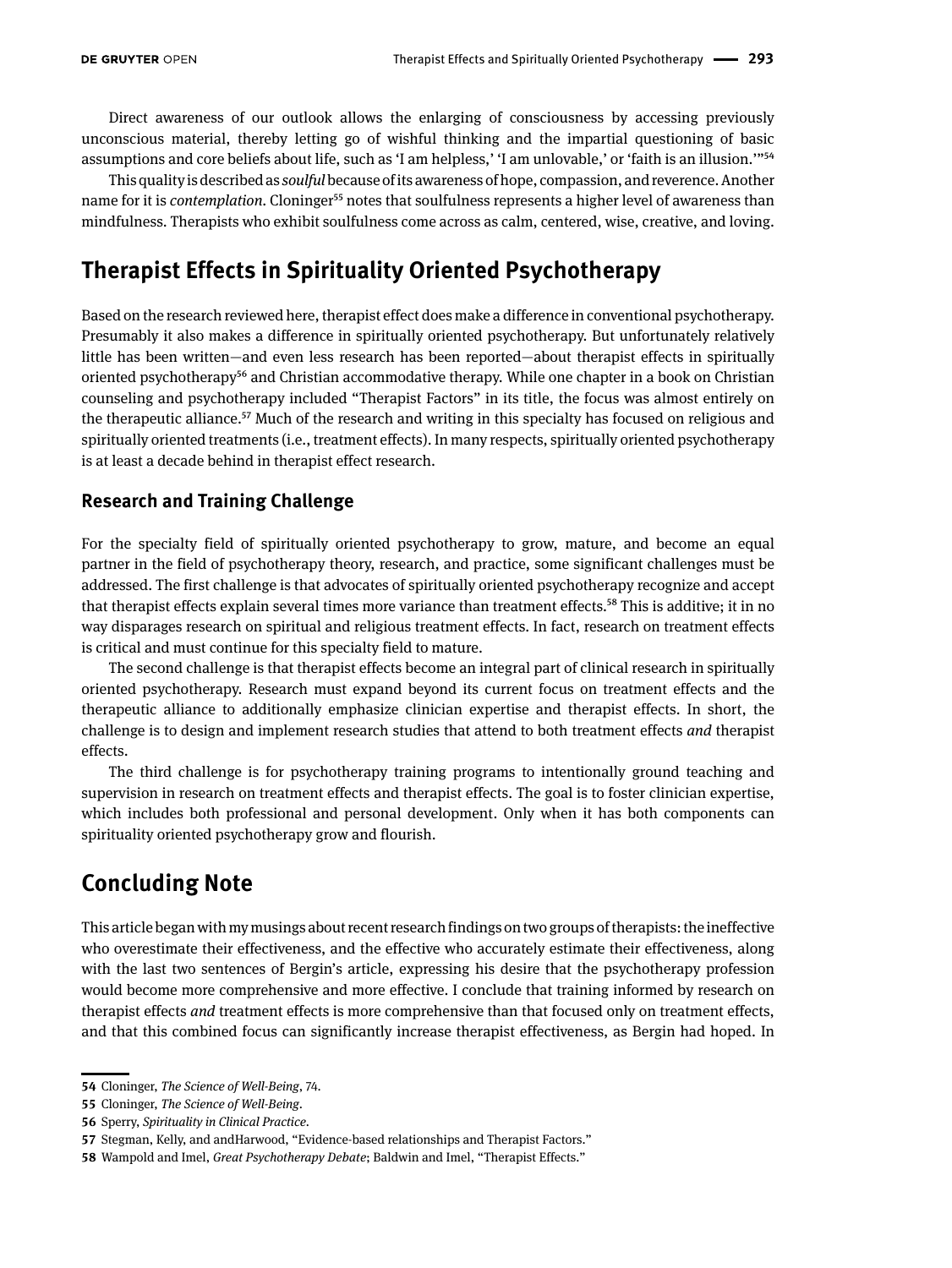more than 40 years of teaching and supervising psychotherapists whose training emphasized increasing professional and personal development (i.e., clinician expertise), I have observed that the most consistently effective therapists shared a set values that included caring, concern, competence, confidence, and cultural and spiritual sensitivity toward their clients. They were also likely to be mindful, soulful, and self-caring.

# **References**

- American Psychological Association. *Report of the 2005 Presidential Task Force on Evidence-Based Practice*. Washington, DC: American Psychological Association, 2005.
- American Psychological Association (APA) Division of Clinical Psychology. "Training In and Dissemination of Empirically Validated Psychological Treatments: Report and Recommendations." *Clinical Psychologist,* 48 (1995), 3–27.
- Anderson, Timothy, Benjamin M. Ogles, Candace L. Patterson, Michael J. Lambert, and David A. Vermeersch. "Therapist Effects: Facilitative Interpersonal Skills as a Predictor of Therapist Success." *Journal of Clinical Psychology* 65:7 (2009), 755-768.
- Baldwin, Scott A., Bruce E. Wampold, and Zac E. Imel. "Untangling the Alliance-Outcome Correlation: Exploring the Relative Importance of Therapist and Patient Variability in the Alliance." *Journal of Consulting and Clinical Psychology,* 75:6 (2007), 842-852.
- Baldwin, Scott A. and Zack Imel. "Therapist Effects." In *Bergin and Garfield's Handbook of Psychotherapy and Behavioral Change* (6th ed,), edited by Michael J. Lambert, 258–297. New York, NY: Wiley, 2013.

Bergin, Allen. "Psychotherapy and Religious Values." *Journal of Consulting and Clinical Psychology,* 48:1 (1980), 95-105.

Bruce, Noah G., Rachel Manber, Shauna L. Shapiro, and Michael J. Constantino. "Psychotherapist Mindfulness and the Psychotherapy Process." *Psychotherapy,* 47:1 (2010)*,* 83-97.

- Chapman, Christopher L., Gary M. Burlingame, Robert Gleave, Frank Rees, Mark Beecher, and Greg S. Porter. "Clinical Prediction in Group Therapy." *Psychotherapy Research,* 22:6 (2010), 673-681.
- Chow, Daryl L., Scott D. Miller, Jason A. Seidel, Robert T. Kane, Jennifer A. Thornton, and William P. Andrews. "The Role of Deliberate Practice in the Development of Highly Effective Psychotherapists." *Psychotherapy*, 52:3 (2015): 337-345.
- Cloninger, C. Robert. "The Science of Well-Being: An Integrated Approach to Mental Health and its Disorders." *World Psychiatry*, 5:2 (2006), 71–76.
- DeLeon, Patrick. H. "Remembering our Fundamental Societal Mission." *Public Service Psychology* 28:8 (2003), 13.
- Grepmair, Ludwig, Ferdinand Mitterlehner, Thomas Loew, Egon Bachler, Wolfhardt Rother, and Marius Nickel. "Promoting Mindfulness in Psychotherapists in Training Influences the Treatment Results of their Patients: A Randomized, Double-Blind, Controlled Study." *Psychotherapy and Psychosomatics*, 76: 6 (2007), 332-338.
- Institute of Medicine. *Crossing the Quality Chasm: A New Health System for the 21st Century*. Washington, DC: Institute of Medicine, 2001.
- Lambert, Michael J. "Psychotherapy Outcome Research: Implications for Integrative and Eclectic Therapists." In *Handbook of Psychotherapy*, edited by John C. Norcross and Marvin Goldfried, 94–129. New York, NY: Basic Books, 1992.
- Lambert, Michael J., and Dean E. Barley. "Research Summary on the Therapeutic Relationship and Psychotherapy Outcome." *Psychotherapy: Theory, Research, Practice, Training*, 38:4 (2001): 357-361.
- Lambert, Michael J. "Progress Feedback and the OQ-System: The Past and the Future." *Psychotherapy*, 52:4 (2015), 381-390.
- Lambert, Michael J., Cory Harmon, Karstin Slade, Jason L. Whipple, and Eric J. Hawkins. "Providing Feedback to Psychotherapists on Their Patients' Progress: Clinical Results and Practice Suggestions." *Journal of Clinical Psychology,* 61:2 (2005), 165-174.
- Lambert, Michael J., Jason L. Whipple, Eric J. Hawkins, David A. Vermeersch, Stevan L. Nielsen, and David W. Smart. "Is It Time for Clinicians to Routinely Track Patient Outcome? A Meta-Analysis." *Clinical Psychology: Science and Practice*, 10:3 (2003), 288-301.
- Lutz, Wolfgang, Scott C. Leon, Zoran Martinovich, John S. Lyons, and William B. Stiles. "Therapist Effects in Outpatient Psychotherapy: A Three-Level Growth Curve Approach." *Journal of Counseling Psychology*, 54:1 (2007), 32-39.
- Norcross, John C. "Empirically supported therapy relationship." In *Psychotherapy Relationships that Work: Therapist Contributions and Responsiveness to Patient,* edited by John C. Norcross, 3-16. New York, NY: Oxford University Press, 2002.
- Norcross, John C. (Ed.). *Psychotherapy Relationships that Work* (2nd ed.). New York, NY: Oxford University Press, 2011.
- Norcross, John C., and James D. Guy. *Leaving It at the Office: A Guide to Psychotherapist Self-Care*. City, ST: Guilford Press, 2007.
- Reed, Geoffrey M., Christopher J. McLaughlin, and Russ Newman. "American Psychological Association Policy in Context: The Development and Evaluation of Guidelines for Professional Practice." *American Psychologist*,57:12 (2002), 1041-1047.

Shapiro, Shauna L., Doug Oman, Carl E. Thoresen, Thomas G. Plante, and Tim Flinders. "Cultivating Mindfulness: Effects on Well-Being." *Journal of Clinical Psychology*, 64: 7 (2008), 840-862.

Sperry, Len. *Spirituality in Clinical Practice: Theory and Practice of Spiritually-Oriented Psychotherapy* (2nd ed.). New York, NY: Routledge, 2012.